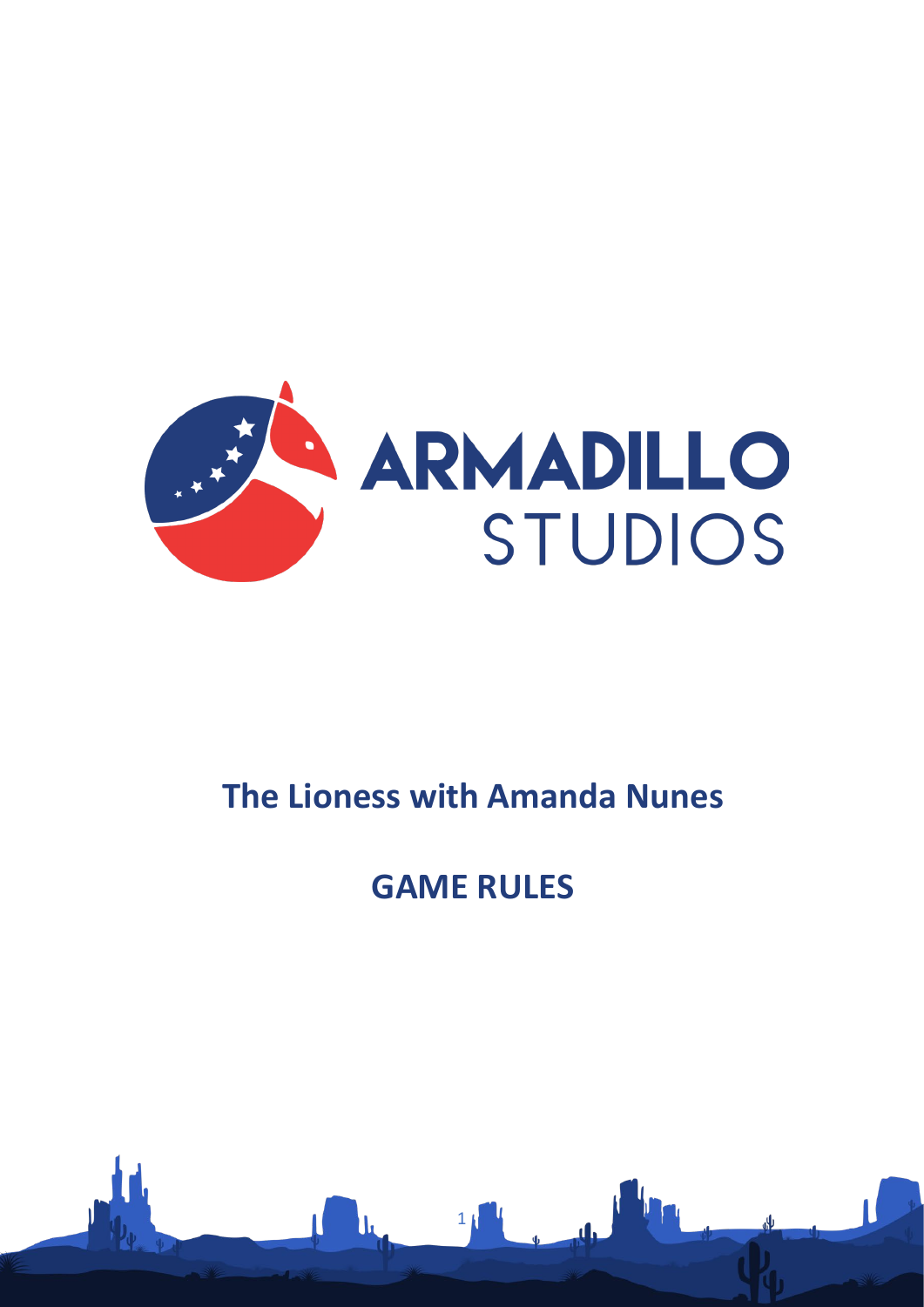



**The Lioness** is a 6 reel by 4 rows, 40 lines game featuring Amanda Nunes, MMA super star, the fight feature, an accumulating multiplier free spins, and a Lioness Link.

The Paylines are evaluated left-to-right on adjacent reels starting on the leftmost reel. Only the longest matching combination per winning line is paid. Simultaneous or coinciding wins are added together.

All wins occur on lines only, except the Lioness bonus scatter and the free spin scatter which award bonuses for landing 3 or more of the same scatter anywhere.

## **Fight Feature**

When one of the 3 Amanda symbols lands in a stack of at least 3 full adjacent columns or more that result in a winning spin, the fight feature will trigger. When triggered, Amanda Nunes will perform consecutive attacks awarding a random multiplier to the current win. The random multiplier ranges depend on the number of full stacks that landed during the feature:

| <b>Amount</b> | <b>Multiplier</b> |
|---------------|-------------------|
| 3 Full Stacks | $2x - 4x$         |
| 4 Full Stacks | $2x - 5x$         |
| 5 Full Stacks | $2x - 6x$         |
| 6 Full Stacks | $2x - 7x$         |

Multipliers from the feature are only applied to the line wins on the 40 lines and are not carried over to the bonus or free spins.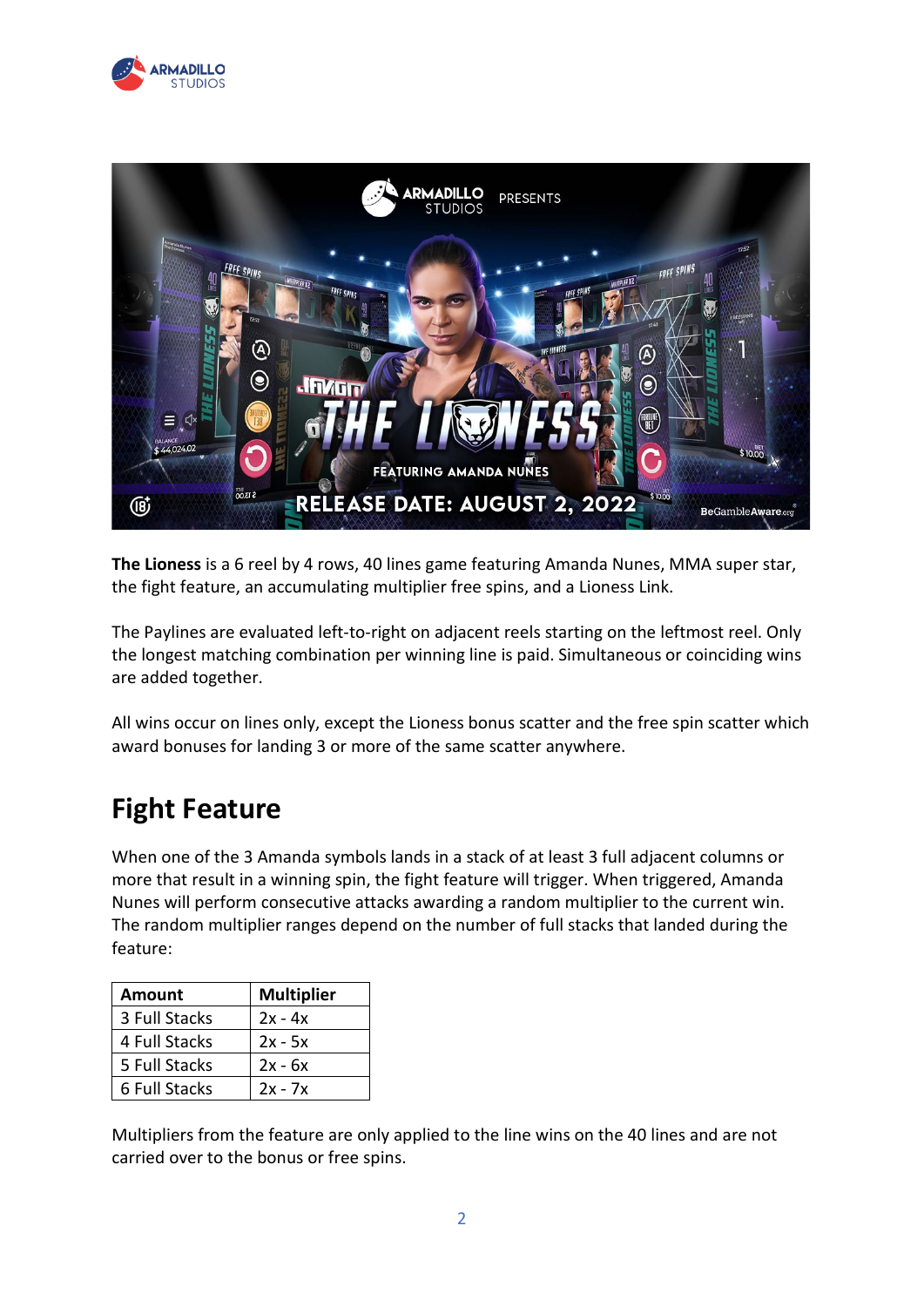

### **Fortune Bet – Higher Multipliers**

Pay an extra 30% ante to activate more punching power from Nunes during the Fight Feature. When winning on full stacks of 3 or more the fight feature will trigger 100% of the time and the multiplier ranges are enhanced as follows:

| <b>Amount</b> | <b>Multiplier</b> |
|---------------|-------------------|
| 3 Full Stacks | $3x - 6x$         |
| 4 Full Stacks | $3x - 7x$         |
| 5 Full Stacks | $3x - 8x$         |
| 6 Full Stacks | $3x - 9x$         |

Multipliers from the feature are only applied to the line wins on the 40 lines and are not carried over to the bonus or free spins. Fortune Bet may not be available on all markets.

#### **Lioness Link Bonus**

Land 4 or more [Lioness Scatter] anywhere on the reels to trigger the Lioness Link Bonus. There is not a set award for triggering the bonus, but all triggering [Lioness Scatter] symbols will each reveal random credits or change colour to reveal corresponding prizepot colour win. All other symbols will disappear, and the bonus will start with 3 initial respins on remaining reels.

The number of remaining respins reset to 3 each time at least one more [Lioness Scatter] symbol lands. Each additional [Lioness Scatter] that land will also either reveal credit amounts or change colour to reveal corresponding prizepot colour win.

The awards for each lioness symbol include:

- Random Credit amount  $1 10x$
- Mini Prizepot 20x
- Minor Prizepot 50x
- Major PrizePot 100x

The free spins ends when there are no more respins remaining or after all 24 positions have been filled. If all 24 positions are filled the Grand Prizepot of 1000x is won in addition to the other awards accumulated during the bonus. All Prizepots can be awarded more than one time except for the Grand Prizepot which is only awarded once if all 24 positions are filled.

#### **Free Spins**

Land 3 [Free Spins Scatter] symbols to trigger the free spins bonus. 5 Free spins are awarded with extremely long stacks of Amanda appearing on the reels every spin. When 3 or more